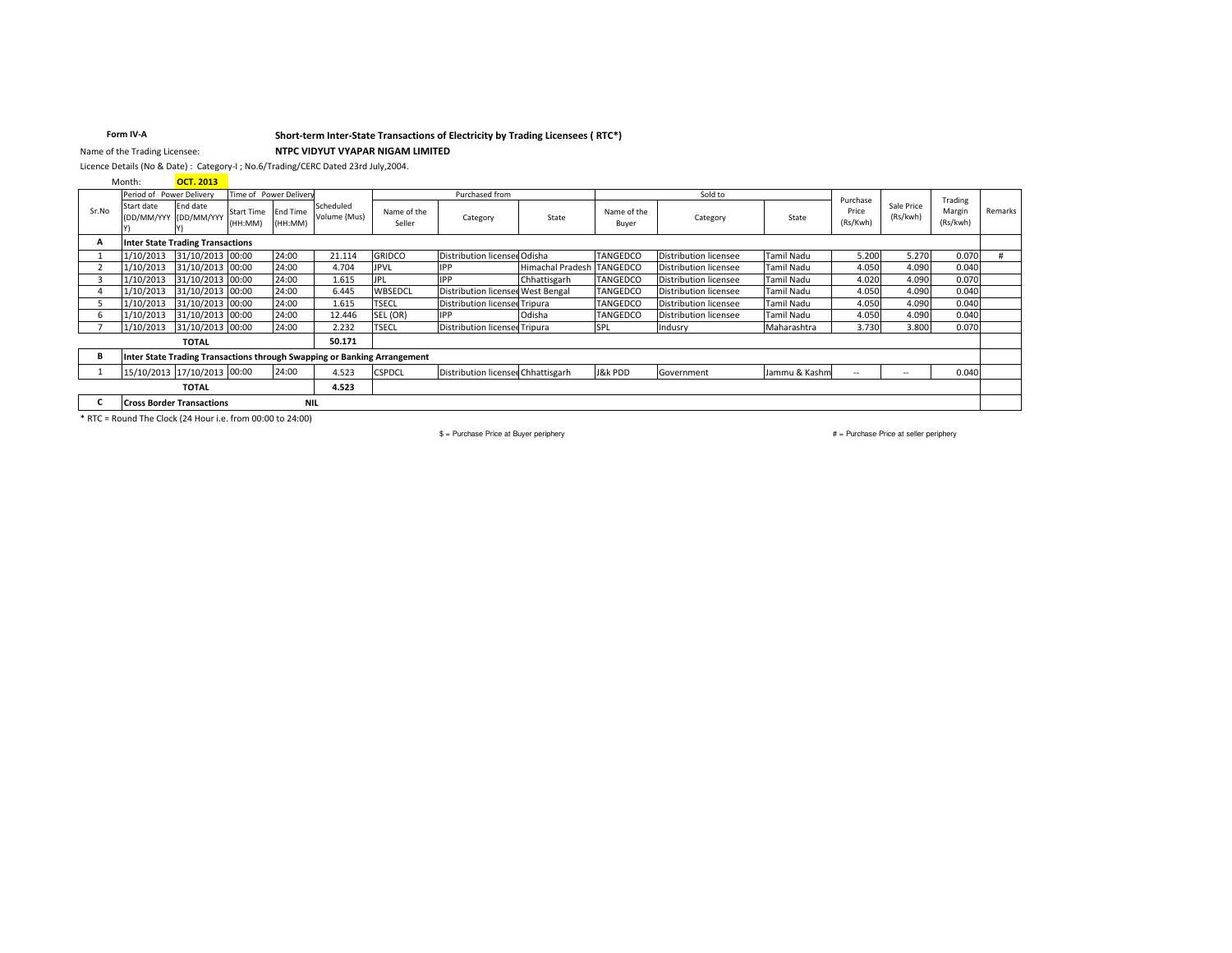#### Form IV-B

### Short-term Inter-State Transactions of Electricity by Trading Licensees (Peak\*)

NTPC VIDYUT VYAPAR NIGAM LIMITED

Name of the Trading Licensee:

Licence Details (No & Date) : Category-I ; No.6/Trading/CERC Dated 23rd July,2004.

**OCT. 2013** Month:

|                                       | Period of Power                                                                |                                   | Time of Power |            |                                                   | Purchased from        |            |           | Sold to              |                       |         | Purchase          |                        | Trading            |         |
|---------------------------------------|--------------------------------------------------------------------------------|-----------------------------------|---------------|------------|---------------------------------------------------|-----------------------|------------|-----------|----------------------|-----------------------|---------|-------------------|------------------------|--------------------|---------|
| Sr.No                                 | Start date                                                                     | End date<br>(DD/MM/YYY (DD/MM/YYY | (HH:MM)       | (HH:MM)    | Scheduled<br>Start Time   End Time   Volume (Mus) | Name of the<br>Seller | Category   | State     | Name of the<br>Buyer | Category              | State   | Price<br>(Rs/Kwh) | Sale Price<br>(Rs/kwh) | Margin<br>(Rs/kwh) | Remarks |
| Inter State Trading Transactions<br>A |                                                                                |                                   |               |            |                                                   |                       |            |           |                      |                       |         |                   |                        |                    |         |
|                                       |                                                                                | 10/10/2013 11/10/2013 17:00       |               | 23:00      | 0.480                                             | <b>MPL</b>            | <b>IPP</b> | Jharkhand | <b>TSECL</b>         | Distribution licensee | Tripura | 3.450             | 3.490                  | 0.040              |         |
|                                       | 0.480<br><b>TOTAL</b>                                                          |                                   |               |            |                                                   |                       |            |           |                      |                       |         |                   |                        |                    |         |
|                                       | Inter State Trading Transactions through Swapping or Banking Arrangement : NIL |                                   |               |            |                                                   |                       |            |           |                      |                       |         |                   |                        |                    |         |
|                                       |                                                                                | <b>Cross Border Transactions</b>  |               | <b>NIL</b> |                                                   |                       |            |           |                      |                       |         |                   |                        |                    |         |

\* Peak = Peak Period (Evening Peak from 17:00hrs to 23:00hrs). Peak period may be revised by the commission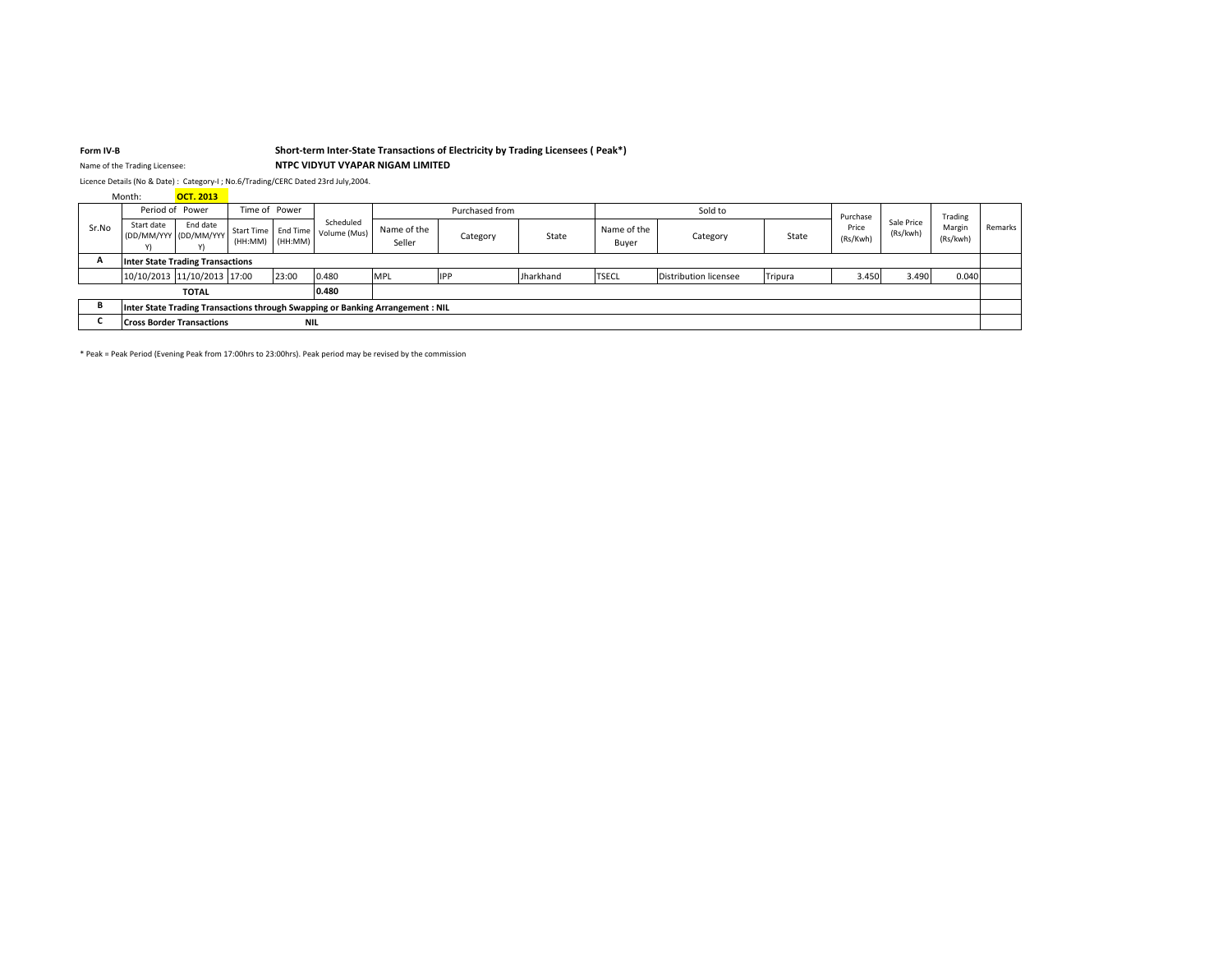### Short-term Inter-State Transactions of Electricity by Trading Licensees (Other than Peak & RTC)

Name of the Trading Licensee: NTPC VIDYUT VYAPAR NIGAM LIMITED

Licence Details (No & Date) : Category-I ; No.6/Trading/CERC Dated 23rd July,2004.

Month: **OCT. 2013** 

Form IV-C

|                                  | Period of Power Delivery<br>Time of Power Delivery |                                         |                   |                            | Purchased from            |                                                                          |                                   |        |                      |                              |                   |                               |                          |                               |         |
|----------------------------------|----------------------------------------------------|-----------------------------------------|-------------------|----------------------------|---------------------------|--------------------------------------------------------------------------|-----------------------------------|--------|----------------------|------------------------------|-------------------|-------------------------------|--------------------------|-------------------------------|---------|
| Sr.No                            | Start date<br>(DD/MM/YYY<br>Y)                     | End date<br>(DD/MM/YYY (HH:MM)          | <b>Start Time</b> | <b>End Time</b><br>(HH:MM) | Scheduled<br>Volume (Mus) | Name of the<br>Seller                                                    | Category                          | State  | Name of the<br>Buyer | Category                     | State             | Purchase<br>Price<br>(Rs/Kwh) | Sale Price<br>(Rs/kwh)   | Trading<br>Margin<br>(Rs/kwh) | Remarks |
|                                  |                                                    | <b>Inter State Trading Transactions</b> |                   |                            |                           |                                                                          |                                   |        |                      |                              |                   |                               |                          |                               |         |
|                                  | 1/10/2013                                          | 31/10/2013 23:00                        | 00:00             | 18:00<br>24:00             | 171.722                   | <b>KSEB</b>                                                              | Distribution licensee Kerala      |        | <b>TANGEDCO</b>      | Distribution licensee        | <b>Tamil Nadu</b> | 4.353                         | 4.390                    | 0.037                         |         |
|                                  | 4/10/2013                                          | 4/10/2013                               | 19:30             | 24:00                      | 0.338                     | SEL (OR)                                                                 | <b>IPP</b>                        | Odisha | <b>BSEB</b>          | <b>Distribution licensee</b> | Bihar             | 3.460                         | 3.500                    | 0.040                         |         |
|                                  |                                                    | 10/10/2013 19/10/2013 17:00             |                   | 24:00                      | 0.840                     | SEL (OR)                                                                 | <b>IPP</b>                        | Odisha | <b>TSECL</b>         | Distribution licensee        | Tripura           | 3.450                         | 3.490                    | 0.040                         |         |
|                                  | 4/10/2013                                          | 4/10/2013                               | 19:30             | 24:00                      | 0.338                     | <b>GRIDCO</b>                                                            | Distribution licensee Odisha      |        | <b>BSEB</b>          | <b>Distribution licensee</b> | Bihar             | 3.430                         | 3.500                    | 0.070                         |         |
|                                  |                                                    | 26/10/2013 26/10/2013 13:00             |                   | 22:00                      | 0.014                     | <b>TPDDL</b>                                                             | Distribution licensee Delhi       |        | <b>STL</b>           | Indusry                      | Maharashtra       | 3.730                         | 3.800                    | 0.070                         |         |
| <b>TOTAL</b>                     |                                                    |                                         | 173.251           |                            |                           |                                                                          |                                   |        |                      |                              |                   |                               |                          |                               |         |
| в                                |                                                    |                                         |                   |                            |                           | Inter State Trading Transactions through Swapping or Banking Arrangement |                                   |        |                      |                              |                   |                               |                          |                               |         |
|                                  | 8/10/2013                                          | 15/10/2013 09:00                        |                   | 24:00                      | 2.830                     | MeECL                                                                    | Distribution licensee Meghalaya   |        | <b>BYPL</b>          | Distribution licensee        | Delhi             | $\sim$                        | $-$                      | 0.040                         |         |
| $\overline{2}$                   | 5/10/2013                                          | 19/10/2013 17:00                        |                   | 24:00                      | 1.680                     | MeECL                                                                    | Distribution licensee Meghalaya   |        | <b>TSECL</b>         | Distribution licensee        | Tripura           | $\sim$                        | $-$                      | 0.040                         |         |
| 3                                |                                                    | 10/10/2013 18/10/2013 10:00             |                   | 18:00                      | 1.750                     | WBSEDCL                                                                  | Distribution licensee West Bengal |        | <b>BYPL</b>          | Distribution licensee        | Delhi             | $\sim$                        | $\overline{\phantom{a}}$ | 0.040                         |         |
|                                  |                                                    | 14/10/2013 17/10/2013 17:00             |                   | 24:00                      | 0.560                     | WBSEDCL                                                                  | Distribution licensee West Bengal |        | <b>TSECL</b>         | Distribution licensee        | Tripura           | $\overline{\phantom{a}}$      | $\overline{\phantom{a}}$ | 0.040                         |         |
| <b>TOTAL</b>                     |                                                    |                                         |                   | 6.820                      |                           |                                                                          |                                   |        |                      |                              |                   |                               |                          |                               |         |
| <b>Cross Border Transactions</b> |                                                    |                                         |                   |                            |                           |                                                                          |                                   |        |                      |                              |                   |                               |                          |                               |         |
| <b>TOTAL</b>                     |                                                    |                                         |                   | <b>NIL</b>                 |                           |                                                                          |                                   |        |                      |                              |                   |                               |                          |                               |         |

\$ = Purchase Price at Buyer periphery

 $#$  = Purchase Price at seller periphery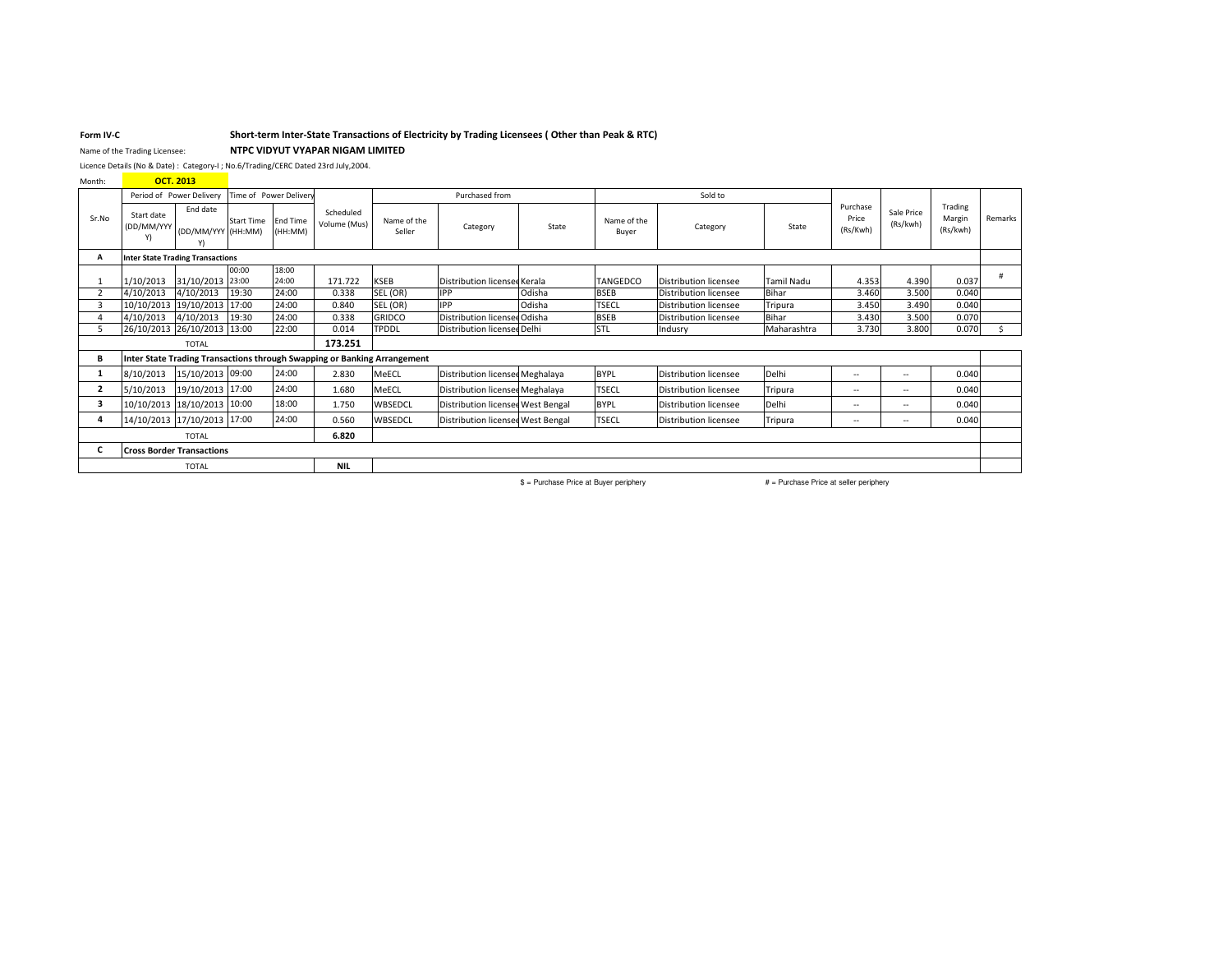## Long-term Inter-State Transactions of Electricity by Trading Licensees

#### Name of the Trading Licensee: NTPC VIDYUT VYAPAR NIGAM LIMITED

Licence Details (No & Date) : Category-I ; No.6/Trading/CERC Dated 23rd July,2004.

Month: **SEPT. 2013** 

Form IV-D

| <b>IVIOHUL</b> |                                                   | 3EF1.ZU13                        |                        |                            |                           |                                                                          |                                                                                                                                                                           |                                                                                                                        |                              |                                                      |                    |                                                             |                        |                               |                               |
|----------------|---------------------------------------------------|----------------------------------|------------------------|----------------------------|---------------------------|--------------------------------------------------------------------------|---------------------------------------------------------------------------------------------------------------------------------------------------------------------------|------------------------------------------------------------------------------------------------------------------------|------------------------------|------------------------------------------------------|--------------------|-------------------------------------------------------------|------------------------|-------------------------------|-------------------------------|
|                | Period of Power                                   |                                  |                        | Scheduled Volume (Mus)     | Purchased from            |                                                                          |                                                                                                                                                                           | Sold to                                                                                                                |                              |                                                      |                    | Purchase Price                                              |                        |                               |                               |
| Sr.No          | Start date<br>(DD/MM/YYY<br>Y)                    | End date<br>(DD/MM/YYY<br>Y)     | NVVN-Solar<br>Power    | NVVN-<br>Coal<br>Power     | <b>Bundled Power</b>      | Name of the<br>Seller                                                    | Category                                                                                                                                                                  | State                                                                                                                  | Name of the<br>Buyer         | Category                                             | State              | Wtd.<br>Average Rate *Bundled<br>NVVN-<br>of<br>Solar Power | Power                  | Sale Price<br>(Rs/kwh)        | Trading<br>Margin<br>(Rs/kwh) |
|                | A. Inter-State & Intra-State Trading Transactions |                                  |                        |                            |                           |                                                                          |                                                                                                                                                                           |                                                                                                                        |                              |                                                      |                    |                                                             |                        |                               |                               |
| 1              | 01-Sep-13                                         | 30-Sep-13                        | 14.896954              | 54.1898                    | 69.086755                 |                                                                          |                                                                                                                                                                           |                                                                                                                        | <b>JVVNL</b>                 | <b>Distribution licensee</b>                         | Rajasthan          |                                                             |                        |                               |                               |
| $\overline{2}$ | 01-Sep-13                                         | 30-Sep-13                        | 11.077224              | 40.29498                   | 51.372208                 |                                                                          |                                                                                                                                                                           |                                                                                                                        | <b>AVVNL</b>                 | <b>Distribution licensee</b>                         | Rajasthan          |                                                             | 4.32758599             | 4.39758599                    | 0.07                          |
| 3              | 01-Sep-13                                         | 30-Sep-13                        | 12.223144              | 44.46343                   | 56.686574                 |                                                                          |                                                                                                                                                                           | Solar Projects located in                                                                                              | <b>JdVVNL</b>                | <b>Distribution licensee</b>                         | Rajasthan          |                                                             |                        |                               |                               |
| 4              | 01-Sep-13                                         | 30-Sep-13                        | 4.711588               | 15.45262                   | 20.164212                 |                                                                          |                                                                                                                                                                           | Rajasthan, Punjab, Uttar<br>Pradesh, Karnataka.                                                                        | PSPCL                        | <b>Distribution licensee</b>                         | Punjab             |                                                             | 4.4711646              | 4.5411646                     | 0.07                          |
| 5              | 01-Sep-13                                         | 30-Sep-13                        | 10.377506              | 35.06536                   | 45.442867                 | NVVN-Solar                                                               |                                                                                                                                                                           | Orissa, Andhra Pradesh,                                                                                                | UPPCL                        | <b>Distribution licensee</b>                         | U P                |                                                             | 4.43379193             | 4.50379193                    | 0.07                          |
| 6              | 01-Sep-13                                         | 30-Sep-13                        | 2.138004               | 12.03104                   | 14.169044                 | Power from Solar<br>Projects                                             |                                                                                                                                                                           | Tamil Nadu, Maharashtra<br>Northern Region =<br>FGUTPS-1,2 &3, NCTPS<br>2, RhTPS-1,2 &3, SSTPS-<br>1. Western Region = | MSEDCL                       | <b>Distribution licensee</b>                         | Maharashtra        |                                                             | 3.66159056             | 3.73159056                    | 0.07                          |
| $\overline{7}$ | 01-Sep-13                                         | 30-Sep-13                        | 2.307098               | 9.950697                   | 12.257795                 | (JNNSM Phase-I)                                                          |                                                                                                                                                                           |                                                                                                                        | APCPDCL                      | <b>Distribution licensee</b>                         | Andhra Pradesh     |                                                             |                        |                               |                               |
| 8              | 01-Sep-13                                         | 30-Sep-13                        | 0.989001               | 4.265639                   | 5.25464                   | &                                                                        | Generators                                                                                                                                                                |                                                                                                                        | APEPDCL                      | <b>Distribution licensee</b>                         | Andhra Pradesh     | 10.5425569                                                  | 4.56064342 4.63064342  |                               | 0.07                          |
| 9              | 01-Sep-13                                         | 30-Sep-13                        | 0.989001               | 4.265639                   | 5.25464                   | NVVN-Coal Power<br>from unallocated                                      | KSTPS-1 &3, MSTPS-1<br>SPTPS-1&2, VSTPS-1,2,3                                                                                                                             | APNPDCL                                                                                                                | <b>Distribution licensee</b> | Andhra Pradesh                                       |                    |                                                             |                        |                               |                               |
| 10             | 01-Sep-13                                         | 30-Sep-13                        | 0.72639                | 2.655308                   | 3.381698                  | quota of NTPC                                                            |                                                                                                                                                                           | &4.<br>Southern Region = RSTPS<br>183, TSTPS-2, SMPTS-2,<br>Eastern Region =FSTPS-                                     | TANGEDCO                     | <b>Distribution licensee</b>                         | <b>Tamil Nadu</b>  |                                                             | 4.75560292             | 4.82560292                    | 0.07                          |
| 11             | 01-Sep-13                                         | 30-Sep-13                        | 8.500125               | 26.34272                   | 34.842849                 | Stations                                                                 |                                                                                                                                                                           |                                                                                                                        | <b>BESCOM</b>                | <b>Distribution licensee</b>                         | Karnataka          |                                                             | 4.97175965             | 5.04175965                    | 0.07                          |
| 12             | 01-Sep-13                                         | 30-Sep-13                        | 2.441069               | 6.910124                   | 9.351193                  |                                                                          |                                                                                                                                                                           | 183, KhTPS-182, TSTPS-<br>$\overline{1}$                                                                               | <b>GRIDCO</b>                | <b>Distribution licensee</b>                         | Orissa             |                                                             | 5.71044926             | 5.78044926                    | 0.07                          |
| 13             | 01-Sep-13                                         | 30-Sep-13                        | 6.173011               | 14.56862                   | 20.741629                 |                                                                          |                                                                                                                                                                           |                                                                                                                        | WBSEDCL                      | <b>Distribution licensee</b>                         | <b>West Bengal</b> |                                                             | 5.95837328             | 6.02837328                    | 0.07                          |
| 14             | 01-Sep-13                                         | 30-Sep-13                        | 2.639032               | 8.395714                   | 11.034746                 |                                                                          |                                                                                                                                                                           |                                                                                                                        | <b>DVC</b>                   | Government                                           | <b>DVC</b>         |                                                             | 5.45080702             | 5.52080702                    | 0.07                          |
| 15             | 01-Sep-13                                         | 30-Sep-13                        | 0.891892               | 2.791102                   | 3.682994                  |                                                                          |                                                                                                                                                                           |                                                                                                                        | APDCL                        | <b>Distribution licensee</b>                         | Assam              |                                                             | 5.47053247             | 5.54053247                    | 0.07                          |
|                | <b>Total</b>                                      |                                  |                        | 81.08104 281.643           | 362.723844                |                                                                          |                                                                                                                                                                           |                                                                                                                        |                              |                                                      |                    |                                                             |                        |                               |                               |
|                |                                                   |                                  |                        |                            |                           |                                                                          | Bundled Power Purchase Price is computed on Wtd. Average Rate of NVVN-Solar Power and on scheduled NVVN-Coal Power by Discoms from NTPC Coal Stations as per CERC tariff. |                                                                                                                        |                              |                                                      |                    |                                                             |                        |                               |                               |
|                | ** 7 p/kWh as fixed by MNRE.                      |                                  |                        |                            |                           |                                                                          |                                                                                                                                                                           |                                                                                                                        |                              |                                                      |                    |                                                             |                        |                               |                               |
| Month:         |                                                   | <b>OCT. 2013</b>                 |                        |                            |                           |                                                                          |                                                                                                                                                                           |                                                                                                                        |                              |                                                      |                    |                                                             |                        |                               |                               |
|                |                                                   | Period of Power Delivery         | Time of Power Delivery |                            |                           |                                                                          | Purchased from                                                                                                                                                            |                                                                                                                        |                              | Sold to                                              |                    |                                                             |                        |                               |                               |
| Sr.No          | Start date<br>(DD/MM/YYY<br>Y)                    | End date<br>(DD/MM/YYY (HH:MM)   | <b>Start Time</b>      | <b>End Time</b><br>(HH:MM) | Scheduled<br>Volume (Mus) | Name of the<br>Seller                                                    | Category                                                                                                                                                                  | State                                                                                                                  | Name of the<br>Buyer         | Category                                             | State              | Purchase<br>Price<br>(Rs/Kwh)                               | Sale Price<br>(Rs/kwh) | Trading<br>Margin<br>(Rs/kwh) | Remarks                       |
| B              |                                                   |                                  |                        |                            |                           | Inter State Trading Transactions through Swapping or Banking Arrangement | <b>NIL</b>                                                                                                                                                                |                                                                                                                        |                              |                                                      |                    |                                                             |                        |                               |                               |
| С              |                                                   | <b>Cross Border Transactions</b> |                        |                            |                           |                                                                          |                                                                                                                                                                           |                                                                                                                        |                              |                                                      |                    |                                                             |                        |                               |                               |
| $\mathbf{1}$   |                                                   | 05/10/2013                       |                        | 31/10/2013                 |                           | 101.603 NTPC Stations                                                    | Generator                                                                                                                                                                 | <b>ISGS</b>                                                                                                            | NVVN A/c BPDB                | Nodal agency                                         | for Bangladesh     | 2.298#                                                      | 2.338 ##               | 0.040                         |                               |
|                |                                                   |                                  |                        |                            |                           |                                                                          |                                                                                                                                                                           |                                                                                                                        |                              | # As per CERC notified tariff of respective stations |                    |                                                             |                        |                               |                               |

## Purchase Price plus 4 p/kwh trading margin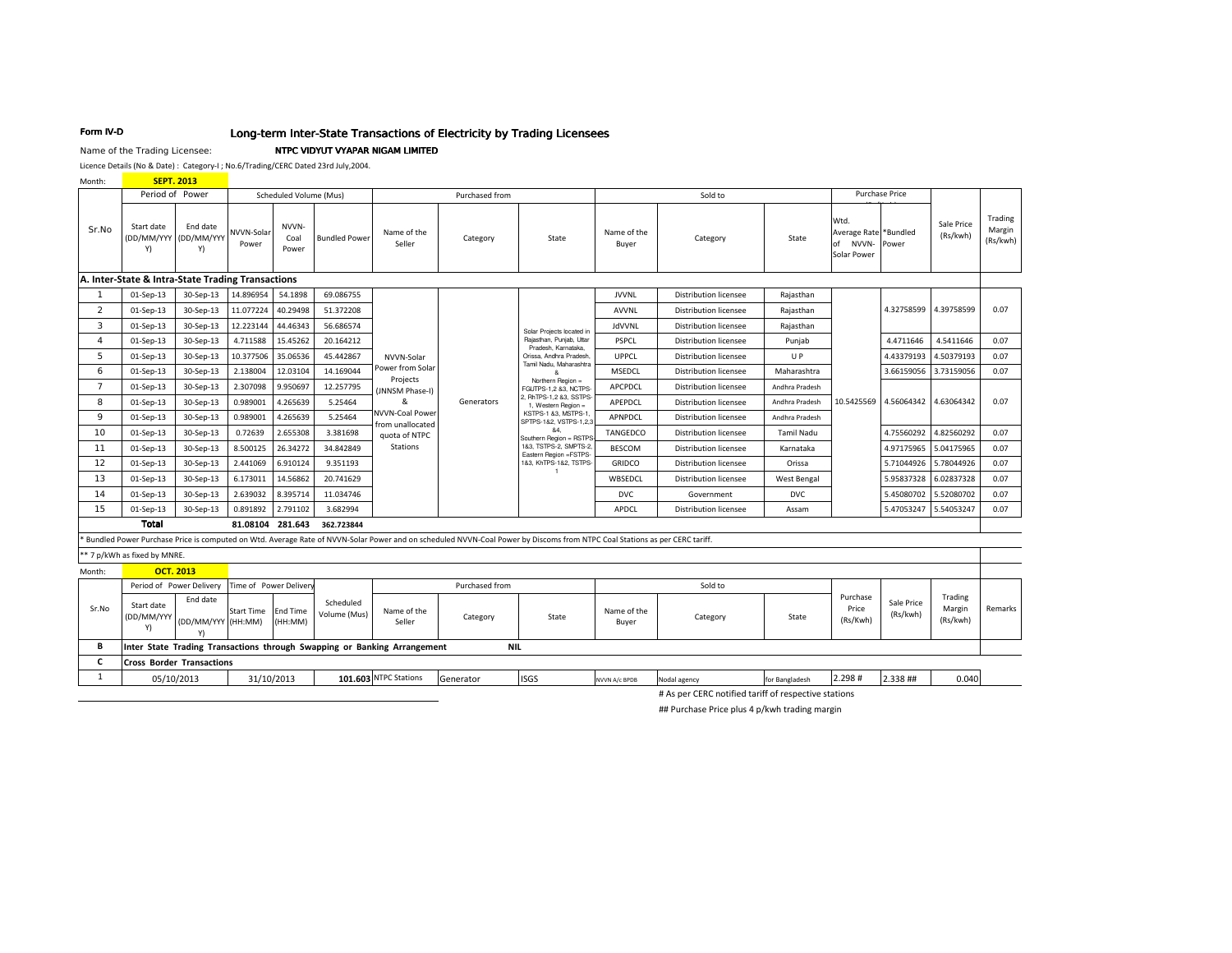#### Form IV-E Intra-State Transactions of Electricity by Trading Licensees

|                | Name of the Trading Licensee:  |                | NTPC VIDYUT VYAPAR NIGAM LIMITED |
|----------------|--------------------------------|----------------|----------------------------------|
| Month:         | <b>OCT. 2013</b>               |                |                                  |
| Sr. No.        | <b>Total Transacted Volume</b> | State          |                                  |
| 1              | 11.226                         | Andhra Pradesh |                                  |
| $\overline{2}$ |                                |                |                                  |
| 3              |                                |                |                                  |
| <b>TOTAL</b>   | 11.226                         |                |                                  |
|                | <b>Long Term Transactions</b>  | <b>NIL</b>     |                                  |
| 1              |                                |                |                                  |
| $\overline{2}$ |                                |                |                                  |
| 3              |                                |                |                                  |